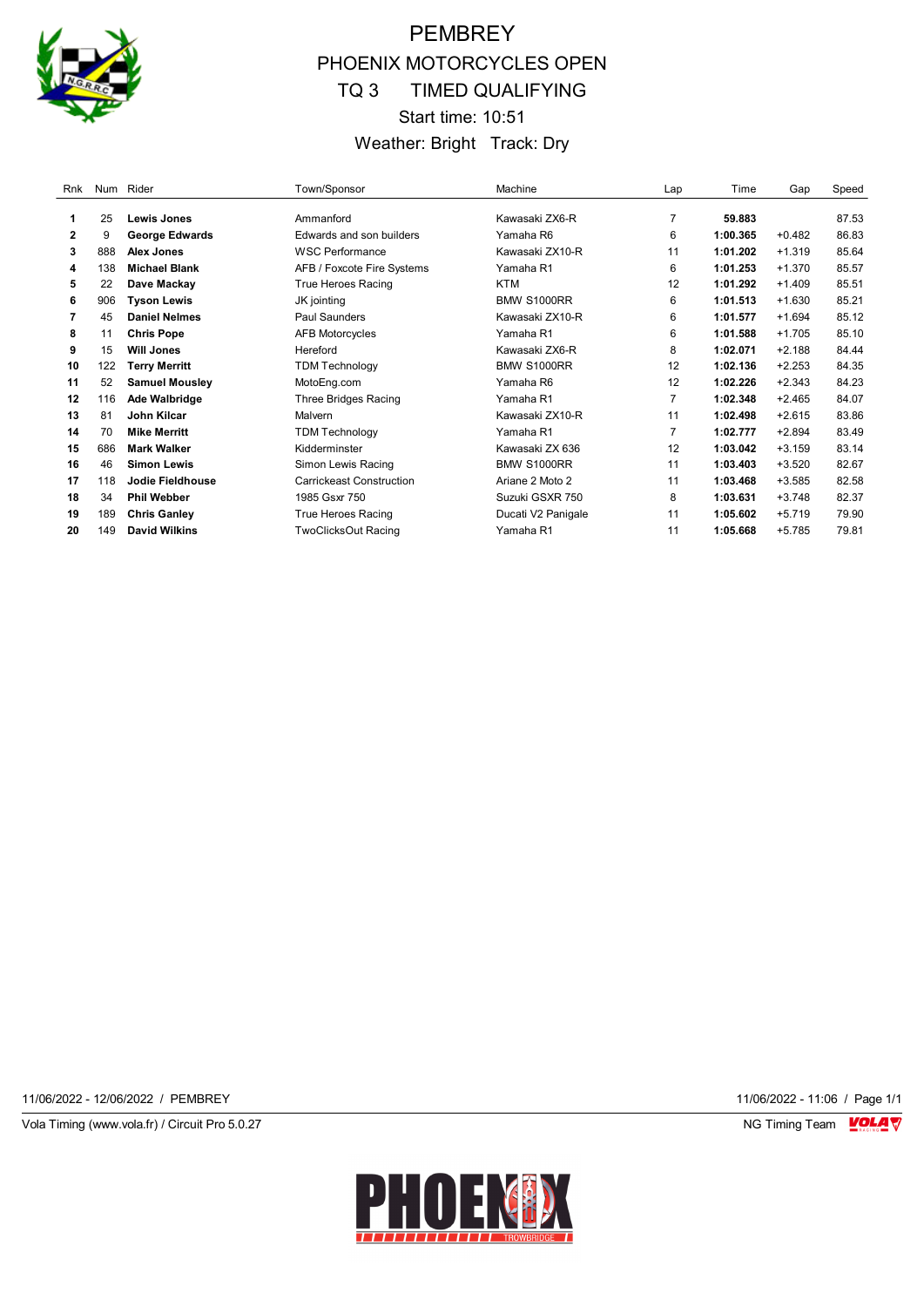

# **PEMBREY** PHOENIX MOTORCYCLES OPEN TQ 3 TIMED QUALIFYING LAP TIMES

| Lap | Time          | Lap            | Time             |
|-----|---------------|----------------|------------------|
|     |               |                | <b>START</b>     |
|     | Chris Pope    | 1              |                  |
|     |               | 2              | 1:07.000         |
|     | <b>START</b>  | 3              | 1:05.940         |
| 1   |               | 4              | 1:05.997         |
| 2   | 1:01.902      | 5              | 1:05.668         |
| 3   | 1:01.588      | 6              | 1:05.922         |
| 4   | 1:02.382      | 7              | 1:06.163         |
| 5   | 1:05.552      | 8              | 1:07.314         |
| 6   |               | 9              | 1:06.416         |
|     | <b>FINISH</b> | 10             | 1:07.137         |
|     |               |                | <b>FINISH</b>    |
|     |               | 11             | 1:06.202         |
|     | Daniel Nelmes |                |                  |
|     |               |                |                  |
|     |               |                |                  |
|     | <b>START</b>  |                | George Edwards   |
| 1   |               |                |                  |
| 2   | 1:02.128      |                | <b>START</b>     |
| 3   | 1:02.183      | 1              |                  |
| 4   | 1:01.577      | 2              | 1:01.476         |
| 5   | 1:02.948      | 3              | 1:00.365         |
| 6   |               | 4              | 1:00.602         |
|     | <b>FINISH</b> | 5              | 1:01.548         |
|     |               | 6              |                  |
|     |               |                | <b>FINISH</b>    |
|     | Dave Mackay   |                |                  |
|     |               |                |                  |
|     |               |                | Jodie Fieldhouse |
|     | <b>START</b>  |                |                  |
| 1   |               |                |                  |
| 2   | 1:03.359      |                | <b>START</b>     |
| 3   | 1:01.541      | 1              |                  |
| 4   | 1:02.254      | 2              | 1:05.894         |
| 5   | 1:01.886      | 3              | 1:03.960         |
| 6   | 1:01.630      | 4              | 1:03.553         |
| 7   | 1:02.068      | 5              | 1:03.524         |
| 8   | 1:01.399      | 6              | 1:03.468         |
| 9   | 1:01.616      | $\overline{7}$ | 1:04.159         |
| 10  | 1:01.292      | 8              | 1:21.949         |
| 11  | 1:01.448      | 9              | 1:05.905         |
|     | <b>FINISH</b> | 10             | 1:04.251         |
| 12  | 1:01.389      |                | <b>FINISH</b>    |

# David Wilkins

1:03.471

John Kilcar

|   | <b>START</b> |
|---|--------------|
| 1 |              |
| 2 | 1:03.765     |
| 3 | 1:03.098     |
| 4 | 1:02.348     |
| 5 | 1:02.671     |

Lap Time

Ade Walbridge

|                | <b>FINISH</b> |  |
|----------------|---------------|--|
| $\overline{7}$ |               |  |
| 6              | 1:02.753      |  |
| ີ              | 1. JZ. JT     |  |

#### Alex Jones

|               | <b>START</b> |  |
|---------------|--------------|--|
| 1             |              |  |
| 2             | 1:02.603     |  |
| 3             | 1:01.794     |  |
| 4             | 1.10 612     |  |
| 5             | 1:02.173     |  |
| 6             | 1.01.944     |  |
| 7             | 1:01.202     |  |
| 8             | 1:02.074     |  |
| 9             | 1.01.534     |  |
| 10            | 1:03:013     |  |
| 11            |              |  |
| <b>FINISH</b> |              |  |

## Chris Ganley

| <b>START</b> |               |  |
|--------------|---------------|--|
| 1            |               |  |
| 2            | 1:06.482      |  |
| 3            | 1:05.602      |  |
| 4            | 1.06131       |  |
| 5            | 1.05.870      |  |
| 6            | 1.05835       |  |
| 7            | 1:06.039      |  |
| 8            | 1.07 251      |  |
| 9            | 1:06.689      |  |
| 10           | 1:06 887      |  |
|              | <b>FINISH</b> |  |
| 11           | 1:06.987      |  |

11/06/2022 - 12/06/2022 / PEMBREY 11/06/2022 - 11:06 / Page 1/2

Vola Timing (www.vola.fr) / Circuit Pro 5.0.27 **NG Timing Team MOLA View Area** NG Timing Team MOLA View Area NG Timing Team MOLA View Area NG Timing Team MOLA View Area NG Timing Team MOLA View Area NG Timing Team MOLA Vie

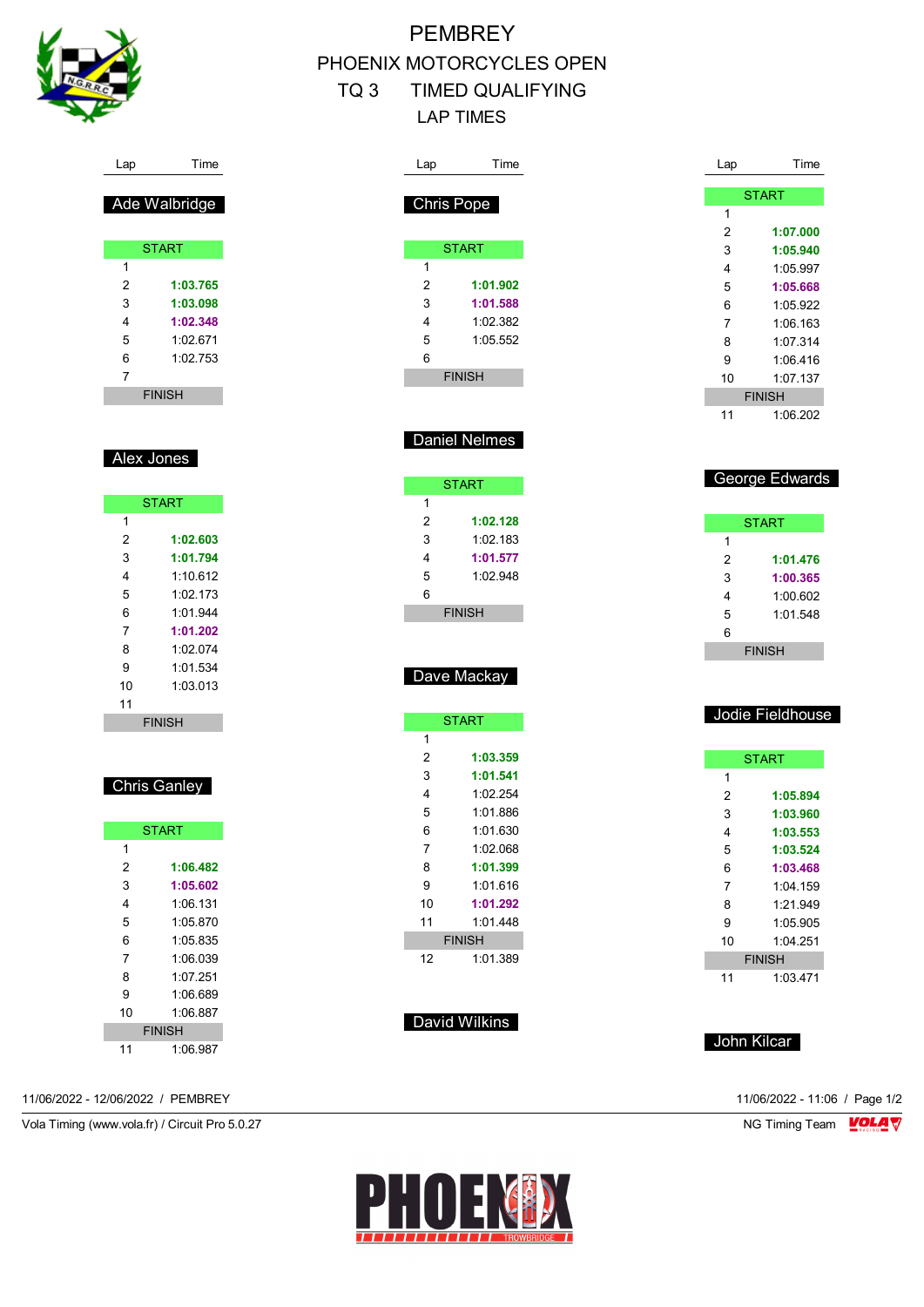PEMBREY PHOENIX MOTORCYCLES OPEN TQ 3 TIMED QUALIFYING LAP TIMES

| Lap | Time          |
|-----|---------------|
|     |               |
|     | <b>START</b>  |
| 1   |               |
| 2   | 1:04.103      |
| 3   | 1:03.545      |
| 4   | 1:03.306      |
| 5   | 1:02.498      |
| 6   | 1:03.790      |
| 7   | 1:03.002      |
| 8   | 1:03.592      |
| 9   | 1:03.403      |
| 10  | 1:04.253      |
|     | <b>FINISH</b> |
| 11  |               |

### Lewis Jones

|   | <b>START</b>  |
|---|---------------|
| 1 |               |
| 2 | 1:01.539      |
| 3 | 1:00.404      |
| 4 | 1:00.195      |
| 5 | 1:00.286      |
| 6 | 59.883        |
| 7 | 1:00.361      |
|   | <b>FINISH</b> |

# Mark Walker

|    | <b>START</b>  |
|----|---------------|
| 1  |               |
| 2  |               |
| 3  | 1:04.052      |
| 4  | 1:04 144      |
| 5  | 1:03.858      |
| 6  | 1:03.971      |
| 7  | 1:03.042      |
| 8  | 1:04.248      |
| 9  | 1:04.650      |
| 10 | 1:03.757      |
| 11 | 1:04.684      |
|    | <b>FINISH</b> |
| 12 |               |

### Michael Blank

|   | <b>START</b>  |  |
|---|---------------|--|
| 1 |               |  |
| 2 | 1:01.253      |  |
| 3 | 1:02.394      |  |
| 4 | 1:01.788      |  |
| 5 | 1.02 871      |  |
| 6 |               |  |
|   | <b>FINISH</b> |  |

| Lap | Time                |
|-----|---------------------|
|     | <b>Mike Merritt</b> |
|     | <b>START</b>        |
| 1   |                     |
| 2   | 1:03.823            |
| 3   | 1:03.485            |
| 4   | 1:03.196            |
| 5   | 1:02.777            |
| 6   | 1:03.159            |
| 7   |                     |
|     | <b>FINISH</b>       |
|     |                     |

### Phil Webber

|   | <b>START</b>  |
|---|---------------|
| 1 |               |
| 2 | 1:05.426      |
| 3 | 1:04.461      |
| 4 | 1:04.177      |
| 5 | 1:03.844      |
| 6 | 1:03.631      |
| 7 | 1.04297       |
| 8 |               |
|   | <b>FINISH</b> |

# Samuel Mousley

| <b>START</b> |               |  |
|--------------|---------------|--|
| 1            |               |  |
| 2            | 1:03.450      |  |
| 3            | 1:03.199      |  |
| 4            | 1:02.346      |  |
| 5            | 1:02.226      |  |
| 6            | 1:02 873      |  |
| 7            | 1:03.020      |  |
| 8            | 1:05 036      |  |
| 9            | 1:03.569      |  |
| 10           | 1:02.558      |  |
| 11           | 1:02.600      |  |
|              | <b>FINISH</b> |  |
| 12           | 1:02.285      |  |

### Simon Lewis

|   | <b>START</b> |
|---|--------------|
| 1 |              |
| 2 | 1:05.828     |
| 3 | 1:04.223     |
| 4 | 1:03.711     |
| 5 | 1:03 739     |
| 6 | 1:03.403     |
| 7 | 1.03784      |
|   |              |

| Lap | Time          |
|-----|---------------|
|     |               |
| 8   | 1:03.710      |
| 9   | 1:04.060      |
| 10  | 1:04.699      |
|     | <b>FINISH</b> |
| 11  | 1.04561       |

### Terry Merritt

|               | <b>START</b> |  |
|---------------|--------------|--|
| 1             |              |  |
| 2             | 1:03.273     |  |
| 3             | 1:02.136     |  |
| 4             | 1:02.406     |  |
| 5             | 1:02.361     |  |
| 6             | 1:02.833     |  |
| 7             | 1:03.185     |  |
| 8             |              |  |
| 9             |              |  |
| 10            |              |  |
| 11            |              |  |
| 12            |              |  |
| <b>FINISH</b> |              |  |

### Tyson Lewis

|   | <b>START</b>  |
|---|---------------|
| 1 |               |
| 2 | 1:01.513      |
| 3 | 1:02.152      |
| 4 | 1:03.660      |
| 5 | 1:01.972      |
| 6 |               |
|   | <b>FINISH</b> |

# Will Jones

|               | <b>START</b> |  |
|---------------|--------------|--|
| 1             |              |  |
| 2             | 1:02.851     |  |
| 3             | 1:02.481     |  |
| 4             | 1:02.795     |  |
| 5             | 1:02.071     |  |
| 6             | 1.02615      |  |
| 7             |              |  |
| 8             |              |  |
| <b>FINISH</b> |              |  |

11/06/2022 - 12/06/2022 / PEMBREY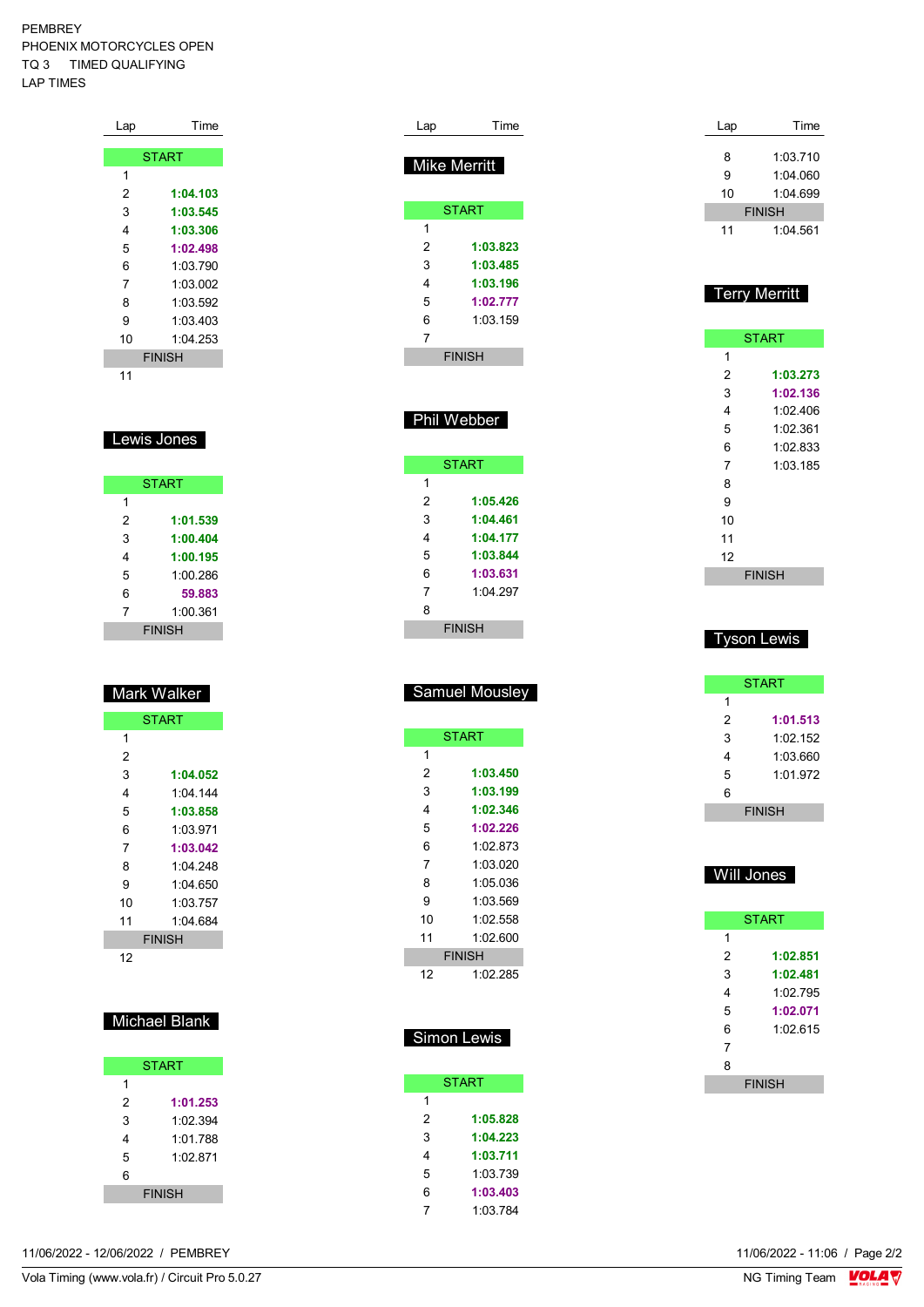

# **PEMBREY** PHOENIX MOTORCYCLES OPEN RACE 3 STARTING GRID

12 Laps = 17.472 Km



11/06/2022 - 12/06/2022 / PEMBREY 11/06/2022 - 11:07 / Page 1/1

Vola Timing (www.vola.fr) / Circuit Pro 5.0.27 NG Timing Team NG Timing Team NG Timing Team NG Timing Team NG

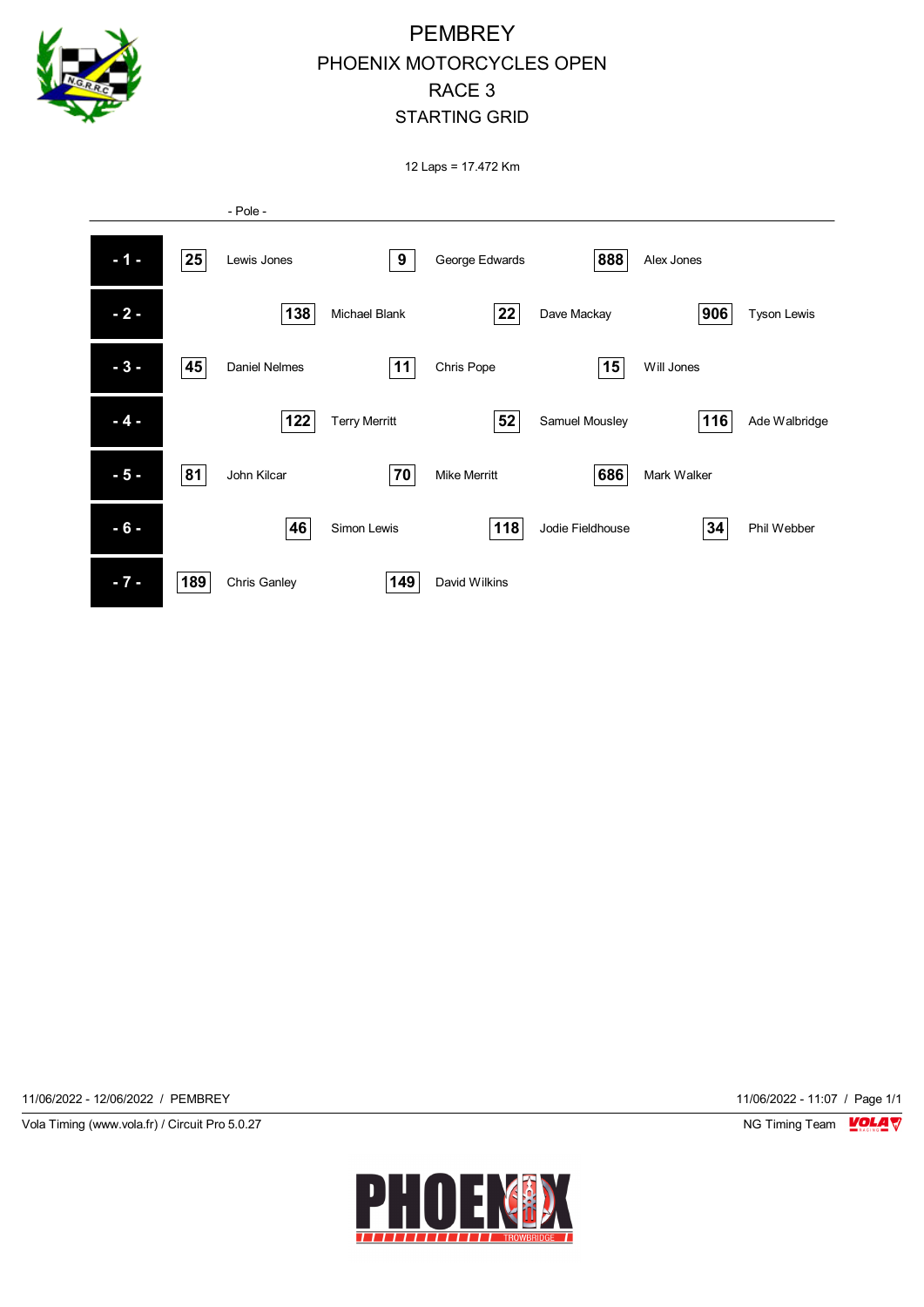

# PEMBREY PHOENIX MOTORCYCLES OPEN RACE 3 Start time: 14:2 Distance: 17.472 miles Weather: Sunny Track: Dry

| Rnk | Num | Rider                               | Machine            | Town/Sponsor               | Laps | Time      | Gap       | Speed | B.Lap    | Average |
|-----|-----|-------------------------------------|--------------------|----------------------------|------|-----------|-----------|-------|----------|---------|
|     |     |                                     |                    |                            |      |           |           |       |          |         |
| 1   | 25  | Lewis Jones                         | Kawasaki ZX6-R     | Ammanford                  | 12   | 12:13.608 |           | 86.94 | 1:00.283 | 85.73   |
| 2   | 45  | <b>Daniel Nelmes</b>                | Kawasaki ZX10-R    | Paul Saunders              | 12   | 12:16.152 | $+2.544$  | 86.85 | 1:00.349 | 85.44   |
| 3   | 9   | <b>George Edwards</b>               | Yamaha R6          | Edwards and son builders   | 12   | 12:17.140 | $+3.532$  | 86.47 | 1:00.611 | 85.32   |
| 4   | 15  | <b>Will Jones</b>                   | Kawasaki ZX6-R     | Hereford                   | 12   | 12:30.277 | $+16.669$ | 85.00 | 1:01.665 | 83.83   |
| 5   | 906 | <b>Tyson Lewis</b>                  | <b>BMW S1000RR</b> | JK jointing                | 12   | 12:30.472 | $+16.864$ | 85.31 | 1:01.441 | 83.81   |
| 6   | 122 | <b>Terry Merritt</b>                | <b>BMW S1000RR</b> | <b>TDM Technology</b>      | 12   | 12:30.693 | $+17.085$ | 85.35 | 1:01.406 | 83.78   |
| 7   | 888 | Alex Jones                          | Kawasaki ZX10-R    | <b>WSC Performance</b>     | 12   | 12:31.679 | $+18.071$ | 85.30 | 1:01.442 | 83.67   |
| 8   | 81  | <b>John Kilcar</b>                  | Kawasaki ZX10-R    | Malvern                    | 12   | 12:37.918 | $+24.310$ | 84.78 | 1:01.823 | 82.98   |
| 9   | 70  | <b>Mike Merritt</b>                 | Yamaha R1          | <b>TDM Technology</b>      | 12   | 12:38.377 | +24.769   | 84.51 | 1:02.021 | 82.93   |
| 10  | 52  | <b>Samuel Mousley</b>               | Yamaha R6          | MotoEng.com                | 12   | 12:38.683 | $+25.075$ | 84.89 | 1:01.740 | 82.90   |
| 11  | 116 | Ade Walbridge                       | Yamaha R1          | Three Bridges Racing       | 12   | 12:43.056 | $+29.448$ | 84.30 | 1:02.173 | 82.43   |
| 12  | 138 | <b>Michael Blank</b>                | Yamaha R1          | AFB / Foxcote Fire Systems | 12   | 12:43.179 | $+29.571$ | 85.30 | 1:01.446 | 82.41   |
| 13  | 686 | <b>Mark Walker</b>                  | Kawasaki ZX 636    | Kidderminster              | 12   | 12:50.028 | $+36.420$ | 83.52 | 1:02.752 | 81.68   |
| 14  | 118 | Jodie Fieldhouse                    | Ariane 2 Moto 2    | Carrickeast Construction   | 12   | 12:54.207 | $+40.599$ | 83.34 | 1:02.888 | 81.24   |
| 15  | 46  | <b>Simon Lewis</b>                  | <b>BMW S1000RR</b> | Simon Lewis Racing         | 12   | 13:04.615 | $+51.007$ | 82.25 | 1:03.725 | 80.16   |
| 16  | 189 | <b>Chris Ganley</b>                 | Ducati V2 Panigale | True Heroes Racing         | 11   | 12:15.920 | $+1$ Lap  | 81.04 | 1:04.676 | 78.34   |
|     |     | Best lap: 25 Lewis Jones - 1:00.283 |                    |                            |      |           |           |       |          |         |

DNFs

**Chris Pope** Yamaha R1 AFB Motorcycles +12 Laps 84.23 1:02.226

**92.5% of WINNER'S AVERAGE RACE SPEED - 79.30 mph**

11/06/2022 - 12/06/2022 / PEMBREY 11/06/2022 - 14:28 / Page 1/1

Vola Timing (www.vola.fr) / Circuit Pro 5.0.27 **NG Timing Team** Vola Timing Team VOLA V

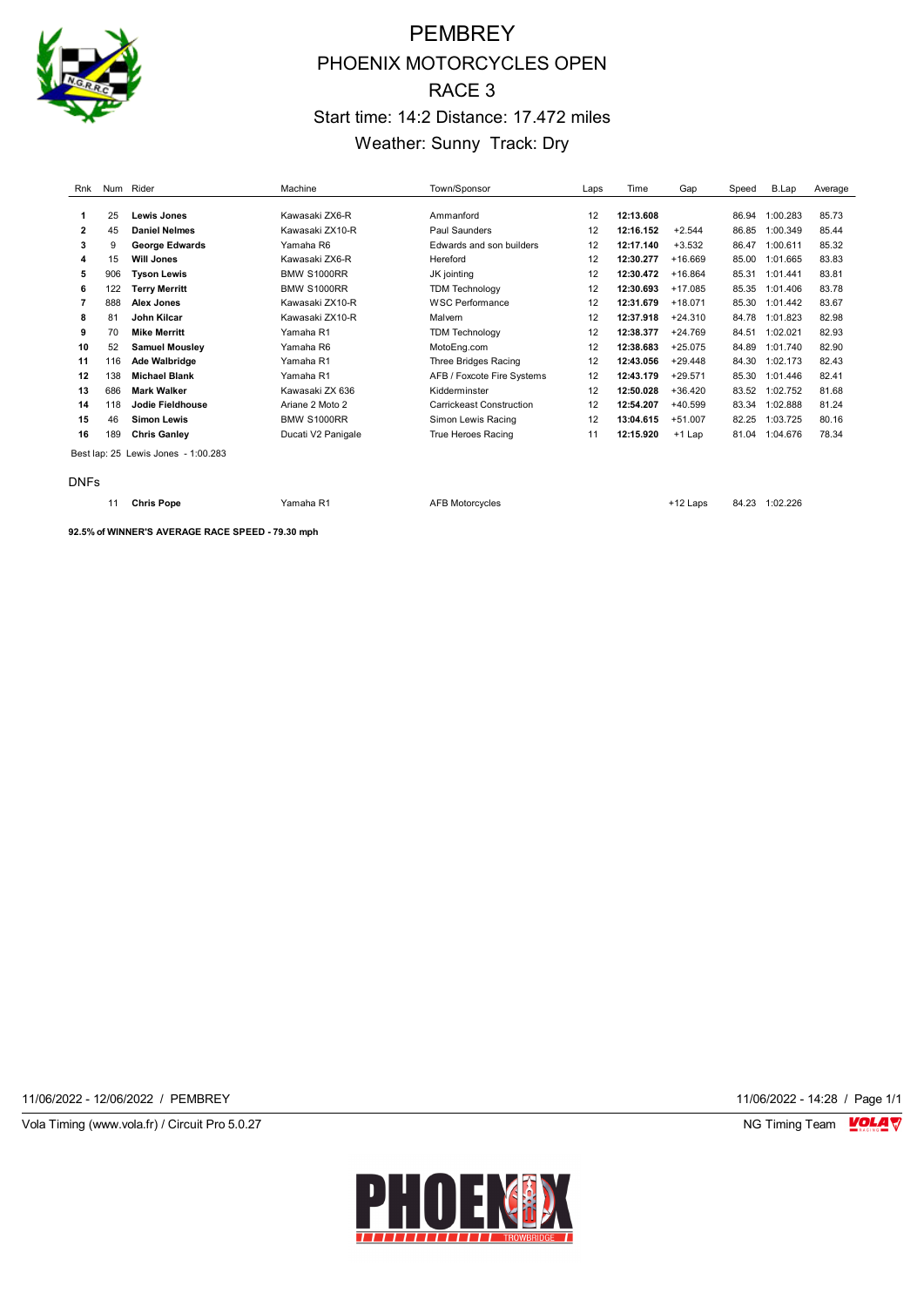

# **PEMBREY** PHOENIX MOTORCYCLES OPEN RACE 3 LAP TIMES

| Lap | Time          |
|-----|---------------|
| 2   | 1:04.676      |
| 3   | 1:06.526      |
| 4   | 1:06.531      |
| 5   | 1:06 174      |
| 6   | 1:07.063      |
| 7   | 1:06 401      |
| 8   | 1:06 214      |
| 9   | 1:06.190      |
| 10  | 1.06117       |
|     | <b>FINISH</b> |
| 11  | 1:05.464      |

| Chris Pope    |                      |  |
|---------------|----------------------|--|
|               | <b>START</b>         |  |
| 1             |                      |  |
| 2             | 1:02.262             |  |
| 3             | 1:02.226             |  |
| 4             | 1:02.544             |  |
| 5             | 1:02.600             |  |
| 6             | 1:02.722             |  |
| 7             | 1:03.642             |  |
| 8             |                      |  |
| <b>FINISH</b> |                      |  |
|               |                      |  |
|               |                      |  |
|               | <b>Daniel Nelmes</b> |  |

|    | <b>START</b>  |
|----|---------------|
| 1  |               |
| 2  | 1:01.112      |
| 3  | 1:00.610      |
| 4  | 1:00.742      |
| 5  | 1:00.349      |
| 6  | 1:00.541      |
| 7  | 1:00.537      |
| 8  | 1:00.699      |
| 9  | 1.01.329      |
| 10 | 1:01.565      |
| 11 | 1:00.773      |
|    | <b>FINISH</b> |
| 12 | 1:00.666      |

| Lap | Time           |
|-----|----------------|
|     | George Edwards |
|     | START          |
| 1   |                |
| 2   | 1:00.710       |
| 3   | 1:00.611       |
| 4   | 1:01.074       |
| 5   | 1.01017        |
| 6   | 1:01.408       |
| 7   | 1:01.699       |
| 8   | 1:01.158       |
| 9   | 1:01.066       |
| 10  | 1:00.648       |
| 11  | 1:01 021       |
|     | <b>FINISH</b>  |
| 12  | 1:01.143       |

| <b>START</b>  |          |  |
|---------------|----------|--|
| 1             |          |  |
| 2             | 1:04.832 |  |
| 3             | 1:04.258 |  |
| 4             | 1:04.225 |  |
| 5             | 1:04.175 |  |
| 6             | 1:04.468 |  |
| 7             | 1:03.151 |  |
| 8             | 1.03.204 |  |
| 9             | 1:03.042 |  |
| 10            | 1:02.888 |  |
| 11            | 1:03.070 |  |
| <b>FINISH</b> |          |  |
| 12            | 1:03.408 |  |
|               |          |  |

Jodie Fieldhouse

### John Kilcar

|   | START    |
|---|----------|
| 1 |          |
| 2 | 1:03.423 |
| 3 | 1:02.023 |
| 4 | 1:02.330 |
| 5 | 1:02.113 |

| 2  | 1:03.724      |
|----|---------------|
| 3  | 1:03.082      |
| 4  | 1:02.491      |
| 5  | 1:03.305      |
| 6  | 1:02 834      |
| 7  | 1:03.011      |
| 8  | 1:02.864      |
| g  | 1:02.173      |
| 10 | 1:02.361      |
| 11 | 1.03.331      |
|    | <b>FINISH</b> |
| 12 | 1:02.741      |
|    |               |
|    |               |

Lap Time

Ade Walbridge

**START** 

Alex Jones

| <b>START</b>  |          |  |
|---------------|----------|--|
| 1             |          |  |
| 2             | 1:02.125 |  |
| 3             | 1:02.414 |  |
| 4             | 1:01.578 |  |
| 5             | 1:01.449 |  |
| 6             | 1:02.070 |  |
| 7             | 1.02.255 |  |
| 8             | 1:01.442 |  |
| 9             | 1:01 892 |  |
| 10            | 1:01.675 |  |
| 11            | 1:02.992 |  |
| <b>FINISH</b> |          |  |
| 12            | 1:02.601 |  |
|               |          |  |





11/06/2022 - 12/06/2022 / PEMBREY 11/06/2022 - 14:27 / Page 1/3

Vola Timing (www.vola.fr) / Circuit Pro 5.0.27 NG Timing Team Monetary NG Timing Team Monetary

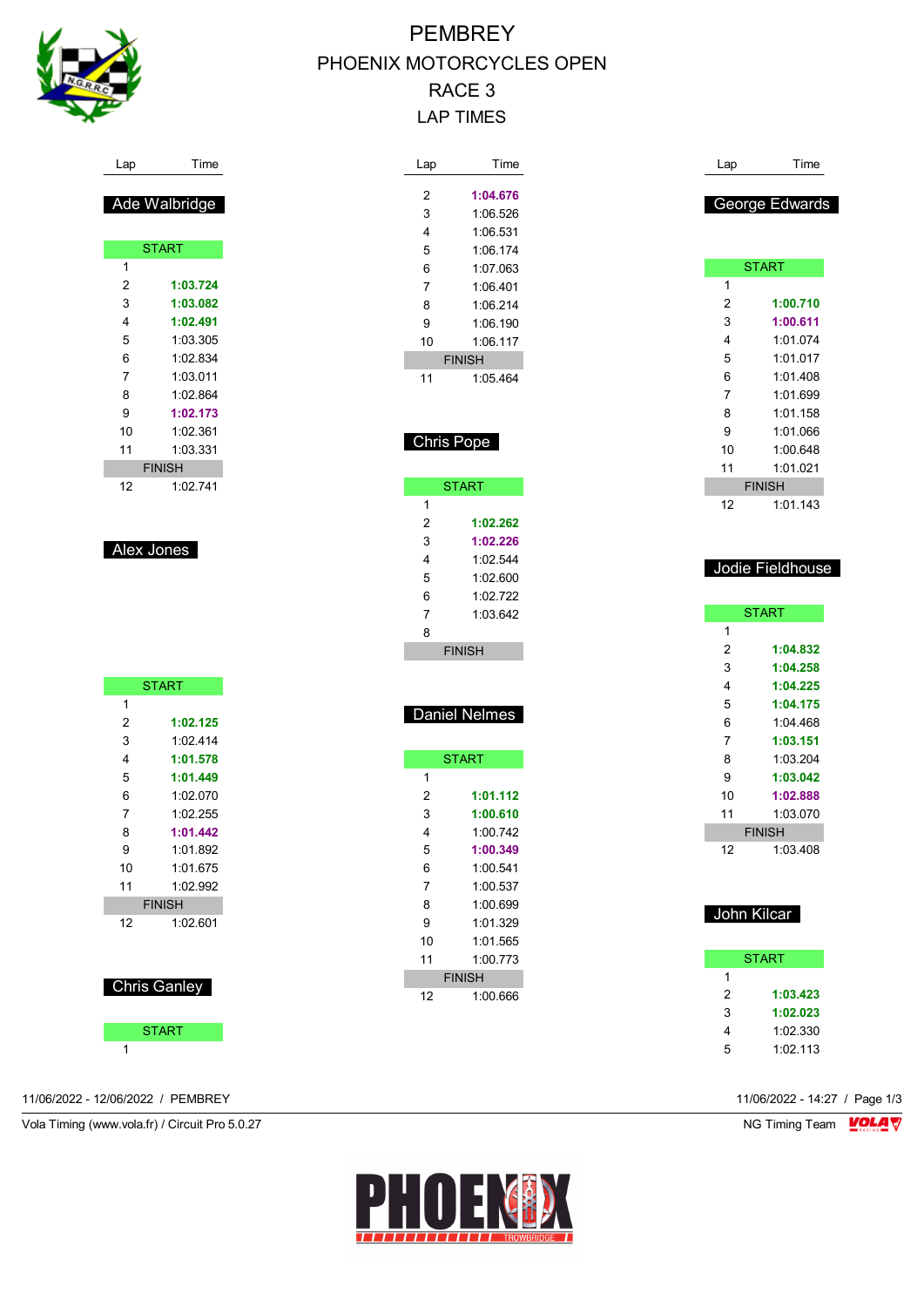#### PEMBREY PHOENIX MOTORCYCLES OPEN  $\mathsf{R}$ LAP TIMES

| LIULINA MUTURUTULLU UL LIN |     |      |  |
|----------------------------|-----|------|--|
| ACE 3                      |     |      |  |
| AP TIMES                   |     |      |  |
|                            |     |      |  |
|                            | Lap | Time |  |

| --~r |               |
|------|---------------|
|      |               |
| 6    | 1:01.823      |
| 7    | 1:02.234      |
| 8    | 1:02.229      |
| 9    | 1:02.415      |
| 10   | 1:02.851      |
| 11   | 1:03.285      |
|      | <b>FINISH</b> |
| 12   | 1.02714       |
|      |               |

#### Lewis Jones

| <b>START</b> |               |  |
|--------------|---------------|--|
| 1            |               |  |
| 2            | 1:00.668      |  |
| 3            | 1:00.448      |  |
| 4            | 1:00.394      |  |
| 5            | 1:01.677      |  |
| 6            | 1:00.572      |  |
| 7            | 1:00.283      |  |
| 8            | 1:00.521      |  |
| 9            | 1:00.711      |  |
| 10           | 1:00.660      |  |
| 11           | 1:00.649      |  |
|              | <b>FINISH</b> |  |
| 12           | 1:01.177      |  |

## Mark Walker

| <b>START</b>  |            |  |
|---------------|------------|--|
| 1             |            |  |
| 2             | 1:03.715   |  |
| 3             | 1:02.752   |  |
| 4             | 1:02.834   |  |
| 5             | 1.03405    |  |
| 6             | 1:02.974   |  |
| 7             | 1:03 198   |  |
| 8             | 1:03.239   |  |
| 9             | 1:03.930   |  |
| 10            | 1:04 073   |  |
| 11            | 1:04.004   |  |
| <b>FINISH</b> |            |  |
| 12            | $1.04$ 157 |  |

#### Michael Blank

| <b>START</b> |          |  |
|--------------|----------|--|
| 1            |          |  |
| 2            | 1:02.271 |  |
| 3            | 1:01.930 |  |
| 4            | 1:01.922 |  |
| 5            | 1:01.971 |  |
| հ            | 1:02.363 |  |

11/06/2022 - 12/06/2022 / PEMBREY

| Lap | Time          |  |
|-----|---------------|--|
|     |               |  |
| 7   | 1:03.941      |  |
| 8   | 1:01.918      |  |
| 9   | 1:01.572      |  |
| 10  | 1:01.446      |  |
| 11  | 1.1377        |  |
|     | <b>FINISH</b> |  |
| 12  | 1.03044       |  |

Mike Merritt

**START** 

 **1:03.056 1:02.694 1:02.681 1:02.309** 1:02.443 **1:02.021** 1:03.937 1:02.179 1:02.336 1:02.425 FINISH 1:02.187

Samuel Mousley

**START** 

 **1:02.929 1:02.595 1:02.478 1:02.250** 1:03.449 1:02.300 1:02.840 **1:01.788 1:01.740** 1:02.604 FINISH 1:03.731

Simon Lewis

**START** 

 **1:04.053** 1:04.201 1:04.325 1:04.270 1:05.543 1:04.507 **1:03.725**

 $\overline{1}$ 

| Lap | Time          |
|-----|---------------|
|     |               |
| 9   | 1:03.780      |
| 10  | 1:05.596      |
| 11  | 1.04.910      |
|     | <b>FINISH</b> |
| 12  | 1:06.058      |

### Terry Merritt

| <b>START</b>  |          |  |
|---------------|----------|--|
| 1             |          |  |
| 2             | 1:02.123 |  |
| 3             | 1:02.186 |  |
| 4             | 1:02.384 |  |
| 5             | 1:01.506 |  |
| 6             | 1:01.406 |  |
| 7             | 1:02.351 |  |
| 8             | 1:02.028 |  |
| 9             | 1:01 616 |  |
| 10            | 1:01.507 |  |
| 11            | 1:01 823 |  |
| <b>FINISH</b> |          |  |
| 12            | 1:02.191 |  |

#### Tyson Lewis

| <b>START</b> |               |  |
|--------------|---------------|--|
| 1            |               |  |
| 2            | 1:01.953      |  |
| 3            | 1:01.609      |  |
| 4            | 1:01.441      |  |
| 5            | 1.02.222      |  |
| 6            | 1:02.580      |  |
| 7            | 1:01.980      |  |
| 8            | 1.01459       |  |
| 9            | 1:01.815      |  |
| 10           | 1:02.004      |  |
| 11           | 1 02 286      |  |
|              | <b>FINISH</b> |  |
| 12           | 1:02.213      |  |

#### Will Jones

| <b>START</b> |          |  |  |  |  |  |  |  |  |  |
|--------------|----------|--|--|--|--|--|--|--|--|--|
| 1            |          |  |  |  |  |  |  |  |  |  |
| 2            | 1:01.722 |  |  |  |  |  |  |  |  |  |
| 3            | 1:01.727 |  |  |  |  |  |  |  |  |  |
| 4            | 1:01.877 |  |  |  |  |  |  |  |  |  |
| 5            | 1:02.288 |  |  |  |  |  |  |  |  |  |
| 6            | 1:02.223 |  |  |  |  |  |  |  |  |  |
| 7            | 1.02096  |  |  |  |  |  |  |  |  |  |
| 8            | 1:01.665 |  |  |  |  |  |  |  |  |  |
| 9            | 1:01.808 |  |  |  |  |  |  |  |  |  |
| 10           | 1:01.950 |  |  |  |  |  |  |  |  |  |

11/06/2022 - 14:27 / Page 2/3<br>NG Timing Team  $\sqrt{\text{OLA}}$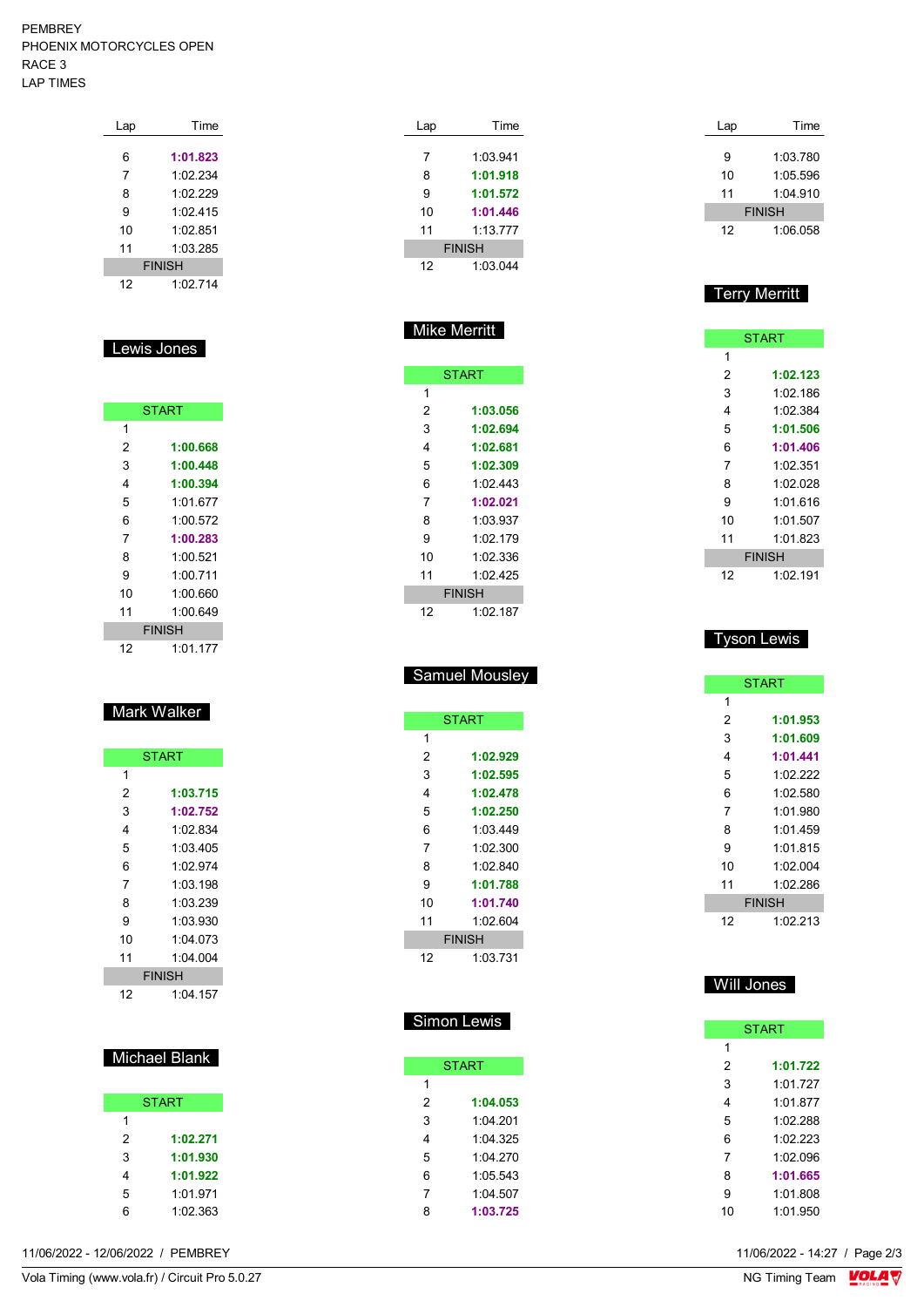PEMBREY PHOENIX MOTORCYCLES OPEN RACE 3 LAP TIMES

| Lap | Time          |
|-----|---------------|
| 11  | 1.01975       |
|     | <b>FINISH</b> |
| 12  | 1:02.610      |

11/06/2022 - 14:27 / Page 3/3<br>NG Timing Team  $\frac{\text{VOLA}}{\text{V}}$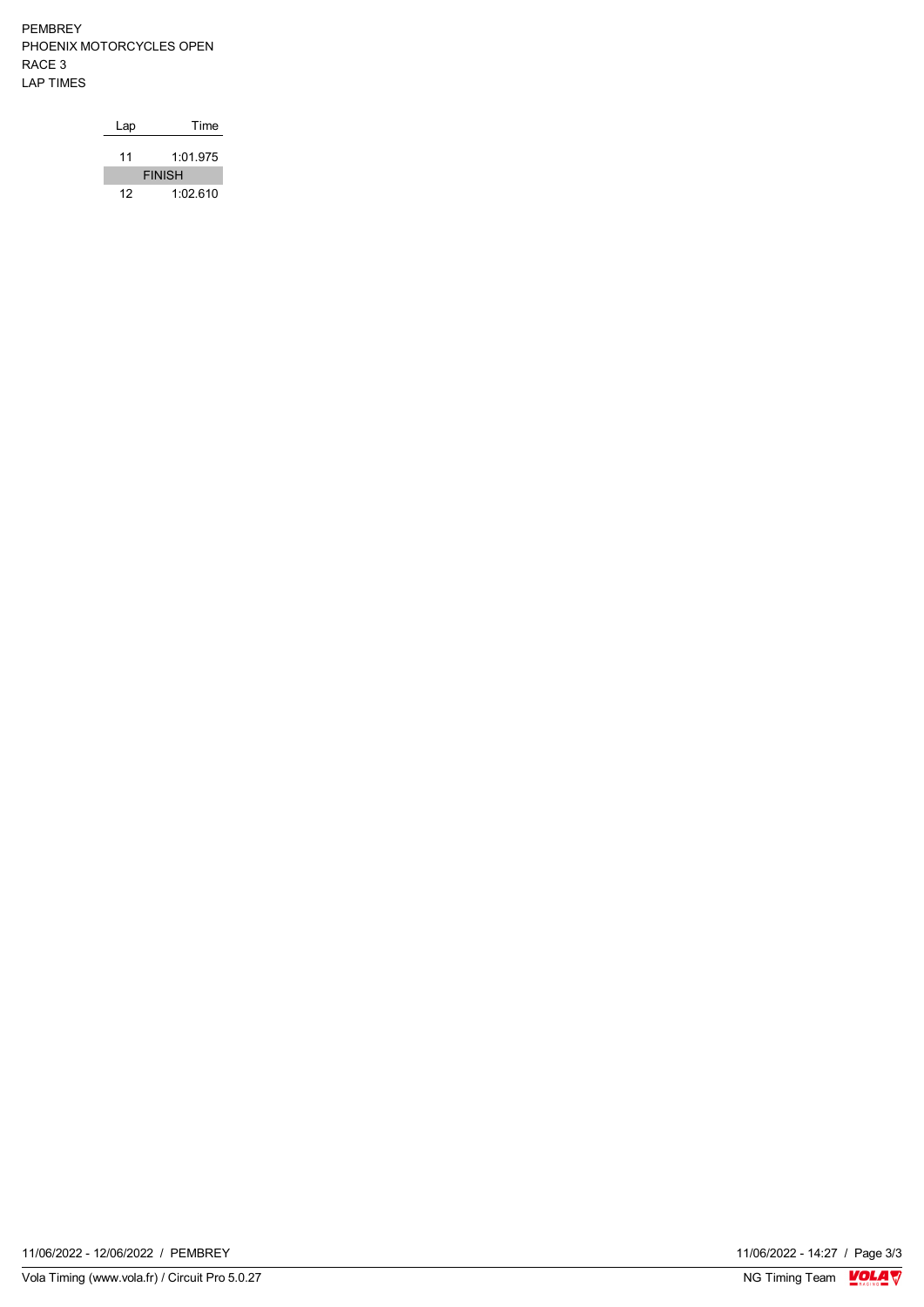

# **PEMBREY** PHOENIX MOTORCYCLES OPEN RACE 3 LAP CHART

|                   | 1 <sub>1</sub> | 2. | 3.  | 4.  | 5.  | 6.  | 7.  | 8.  | 9.  | 10. | 11. | 12. | 13. | 14. | 15. | 16. | 17. |
|-------------------|----------------|----|-----|-----|-----|-----|-----|-----|-----|-----|-----|-----|-----|-----|-----|-----|-----|
| Start             |                |    |     |     |     |     |     |     |     |     |     |     |     |     |     |     |     |
| Lap 1             | 9              | 25 | 138 | 45  | 15  | 906 | 11  | 888 | 122 | 52  | 70  | 81  | 116 | 686 | 118 | 46  | 189 |
| Lap2              | 9              | 25 | 45  | 138 | 15  | 906 | 888 | 11  | 122 | 52  | 70  | 81  | 116 | 686 | 46  | 118 | 189 |
| Lap3              | 9              | 25 | 45  | 138 | 15  | 906 | 11  | 888 | 122 | 52  | 70  | 81  | 116 | 686 | 46  | 118 | 189 |
| Lap <sub>4</sub>  | 25             | 9  | 45  | 138 | 15  | 906 | 888 | 11  | 122 | 52  | 81  | 70  | 116 | 686 | 46  | 118 | 189 |
| Lap 5             | 9              | 25 | 45  | 138 | 15  | 906 | 888 | 122 | 11  | 52  | 81  | 70  | 116 | 686 | 46  | 118 | 189 |
| Lap6              | 25             | 9  | 45  | 138 | 15  | 906 | 888 | 122 | 11  | 81  | 70  | 52  | 116 | 686 | 118 | 46  | 189 |
| Lap 7             | 25             | 45 | 9   | 15  | 906 | 888 | 138 | 122 | 81  | 11  | 70  | 52  | 116 | 686 | 118 | 46  | 189 |
| Lap <sub>8</sub>  | 25             | 45 | 9   | 15  | 906 | 888 | 138 | 122 | 81  | 52  | 70  | 116 | 686 | 118 | 11  | 46  | 189 |
| Lap 9             | 25             | 45 | 9   | 15  | 906 | 888 | 138 | 122 | 81  | 52  | 70  | 116 | 686 | 118 | 46  | 189 |     |
| Lap <sub>10</sub> | 25             | 45 | 9   | 15  | 906 | 888 | 138 | 122 | 81  | 52  | 70  | 116 | 686 | 118 | 46  | 189 |     |
| Lap 11            | 25             | 45 | 9   | 15  | 906 | 122 | 888 | 52  | 81  | 70  | 138 | 116 | 686 | 118 | 46  | 189 |     |
| Lap 12            | 25             | 45 | 9   | 15  | 906 | 122 | 888 | 81  | 70  | 52  | 116 | 138 | 686 | 118 | 46  |     |     |

11/06/2022 - 12/06/2022 / PEMBREY 11/06/2022 - 14:27 / Page 1/1

Vola Timing (www.vola.fr) / Circuit Pro 5.0.27 NG Timing Team VOLA V